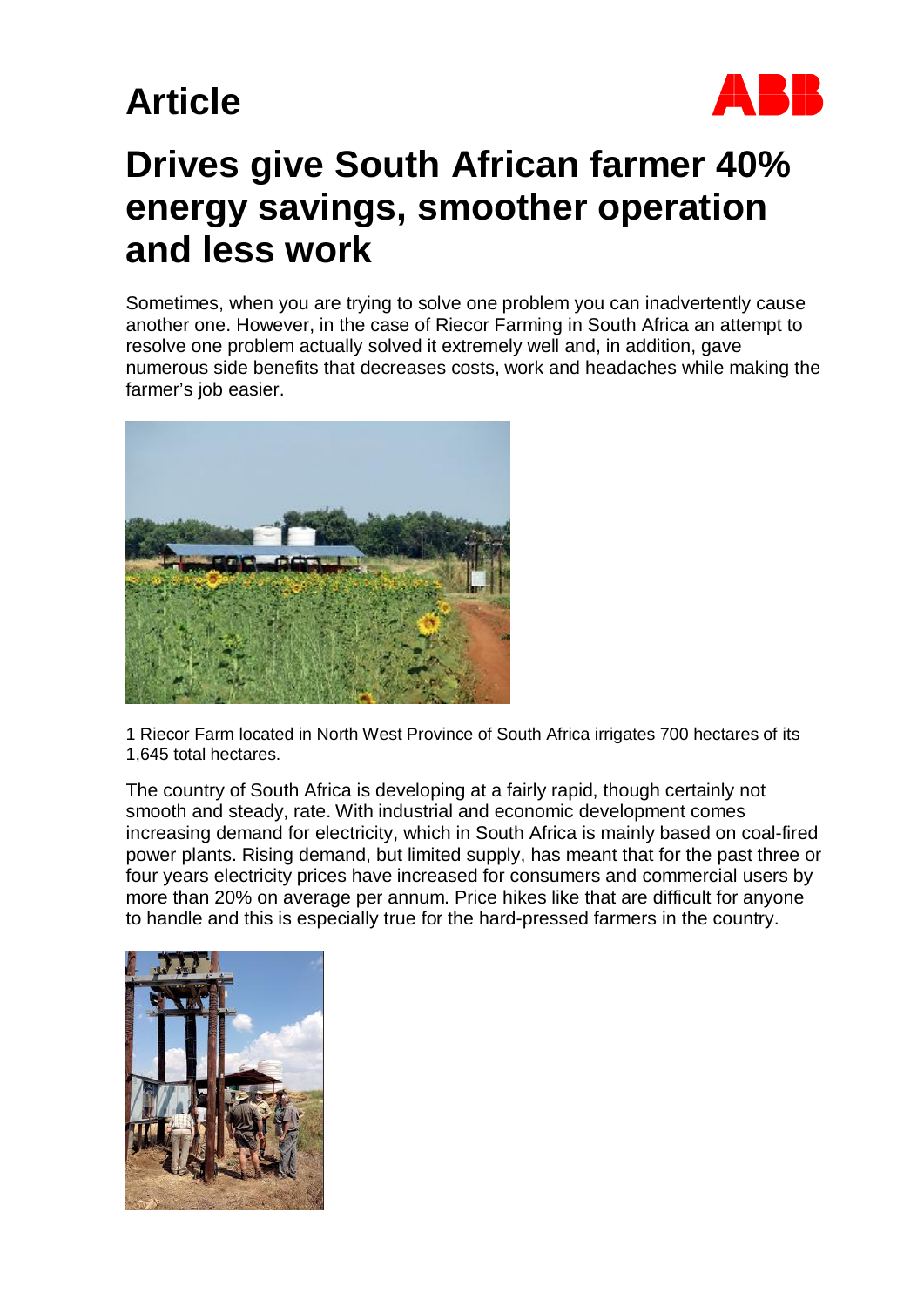

For Riecor Farming one of its biggest operating expenses is in the irrigation systems, which are an obvious necessity for farming but also expensive to operate. Therefore, faced with rising electricity prices and knowing that there must be some efficiencies to be gained in the water pumping process, the farm owner began to investigate alternatives.

### **Manual valves and power outages**

The old irrigation system had worked by running the water pumps at constant speed, with control then being done by manual opening and closing of valves in the pipelines. Thus it was analogous to driving a car with your foot on the accelerator and brake at the same time. The system still worked, but it was certainly not efficient with respect to control or energy use.

In addition, the need for manual opening and closing of valves during startup combined with frequent power outages and voltage dips from the electrical utility, made the whole process very labor-intensive. To start one of the six pumping stations could take one person up to an hour and with sometimes as many as three power outages a day, startups became almost a full-time job.



2 Manual restarting of the pumping stations was a very labor intensive operation.

The young owner at Riecor, Mr. Tiaan Riekert decided to see what technical solutions might be available to cut electrical costs and also simplify the irrigation system's operation. Although he was not previously a customer of ABB, upon meeting with ABB South Africa's energy efficiency engineers it was agreed that Riecor would test variable speed drives (VSD) on the water pumps at one of its six pumping stations. The one pumping station in question feeds an irrigation system covering close to 400 ha.

ABB recommended its ACS550 drives. Working with the system integrator Aludar Electrical, ABB assisted in the design, installation and commissioning of five VSDs running irrigation pumps with 45-75kW motors, and the sixth VSD used on the water transfer pump.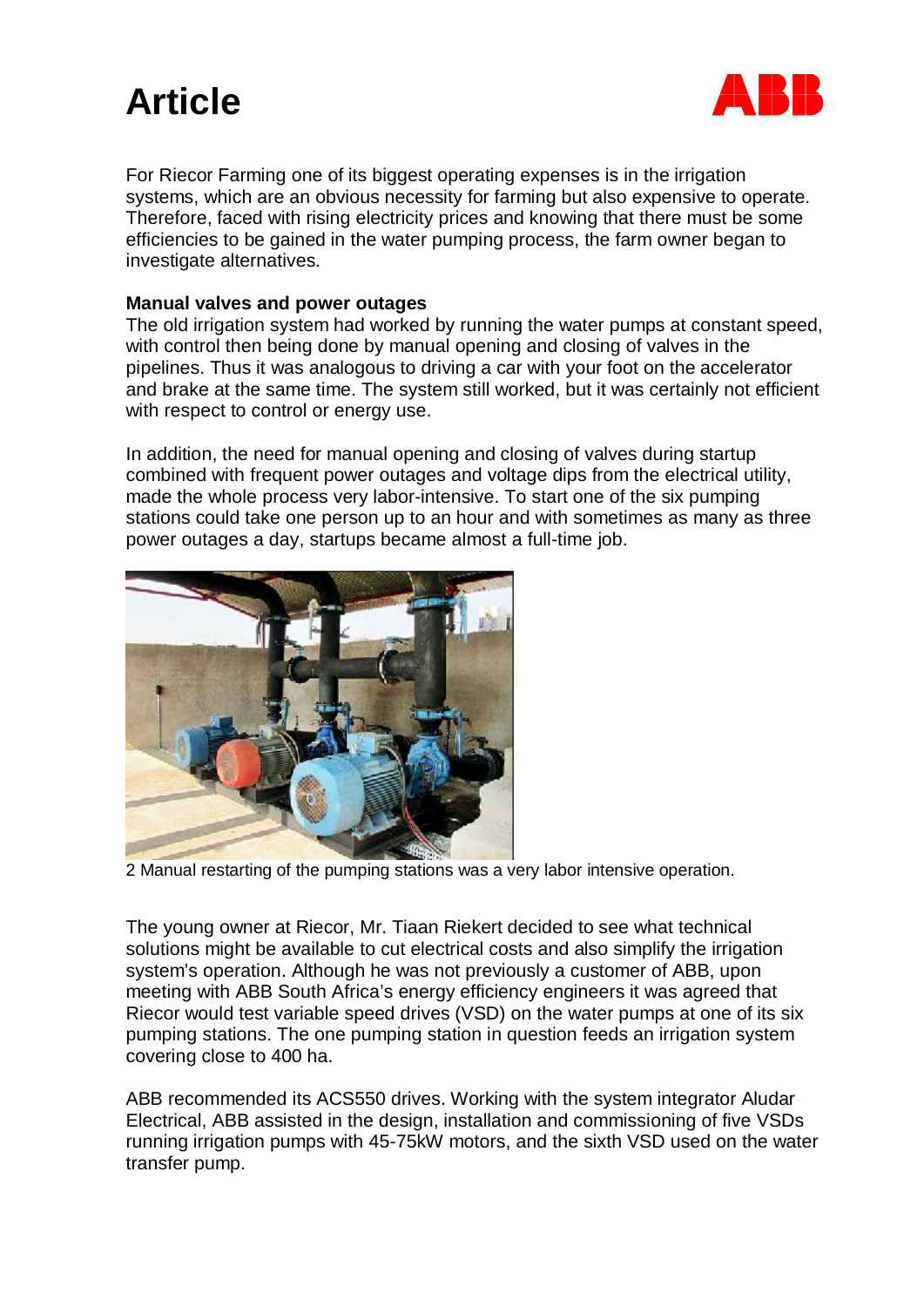



3. One of the ABB drives installed at the pumping station.

### **40% savings in electricity**

The results were quite dramatic. With the change from valve-based control to drive control with the new VSD units, Riecor saw a significant drop in electric energy use, as demand from the irrigation system went from 291 kW, 308 kVA down to only 175 kW, 186 kVA. This amounted to 116 kW or an impressive 40% reduction in electric consumption for just one pumping station.

In financial terms, based on the local crop factor for this region that indicates the irrigation pumps would operate at 2,970 hours per year means an annual savings of \$19,700 USD in electricity costs. When considering the investment cost for the VSD's alone, the payback time amounted to 7 months. Since the farm has six such pumping stations the potential for savings are very significant. Indeed the farm quickly made a repeat order and has installed similar drives on a second pumping station.

In future, energy efficiency initiatives on irrigation systems like this will bear fruits to not only their owners, but also help relieve pressure on the local electrical utility that is under huge pressure to supply to an ever growing market.



4 Riecor Farming had a 40% energy reduction in just one of their pumping stations. The payback time was a quick seven months.